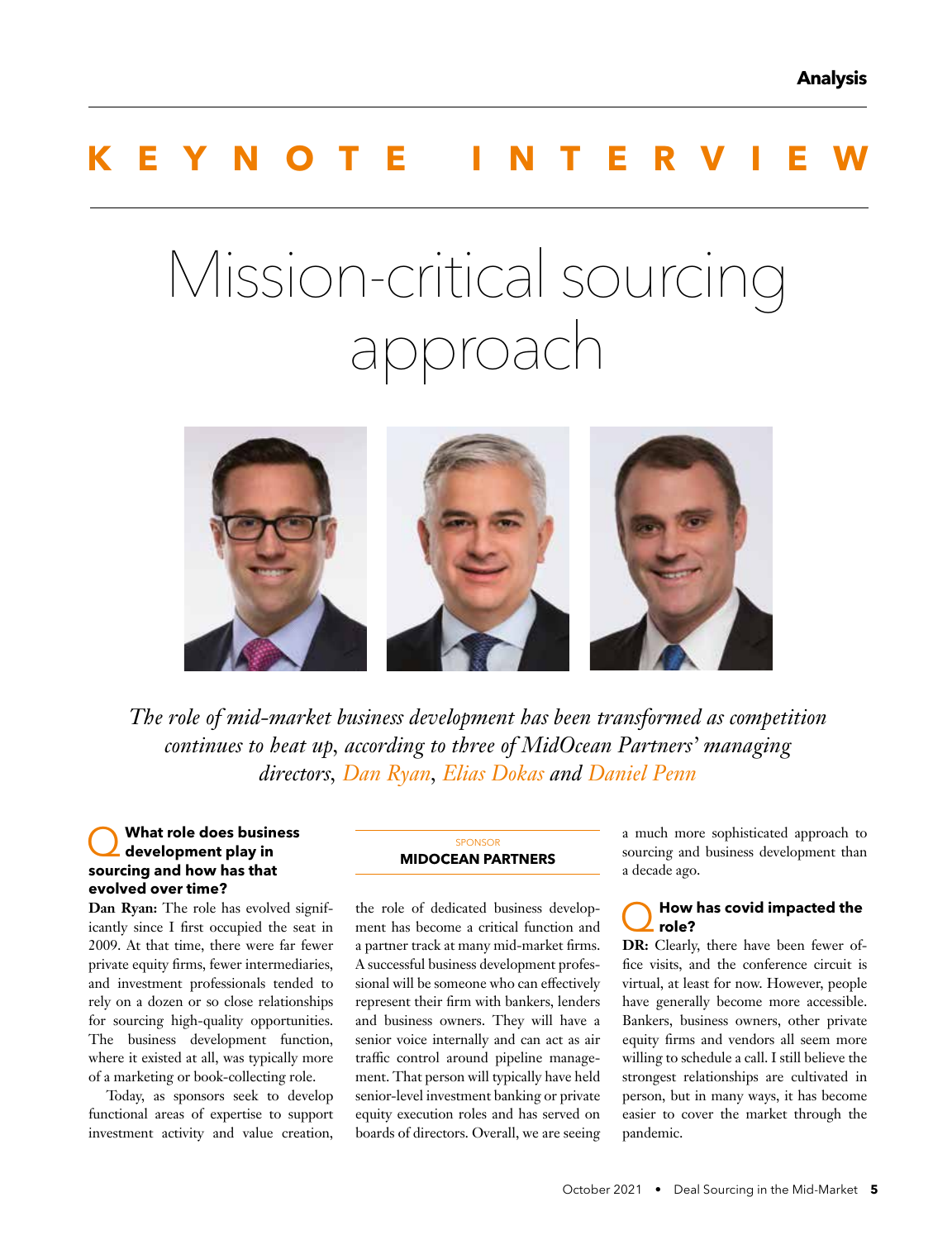## Q **What is MidOcean's approach to sourcing and business development?**

**DR:** We believe that the optimal sourcing model today combines sector expertise, longstanding relationships and a commitment to leveraging data and technology. The business development function plays an important role in bringing those three concepts together. MidOcean was an early adopter of the thesis-driven investment philosophy, which dates back to the late '90s when we were a part of Deutsche Bank's private equity business. This approach allows us to build credibility in the market within our sub-sectors of interest, and hopefully our focus and operating talent lead to preferred buyer status. One of the key components of our business development function is to ensure that the market is well aware of our power alleys within business services and consumer, particularly as they evolve and our investing and operating teams grow.

This thematic approach also helps build conviction internally so that we are prepared to move decisively when it comes to our priority targets. The market is seeing record levels of deal volume, and a targeted, thematic approach with real pre-established conviction allows us to cut through the noise and dig in deep and early on with the opportunities that present the best risk-adjusted returns.

We are proud of the fact that 65 percent of our platform investments have been sourced on an exclusive basis, with another 20 percent via limited auctions. As our market becomes increasingly competitive, with valuations in many sectors at all-time highs and sale process timelines condensed, the quality of our relationships with deal sources and business owners has become a significant contributor to our ability to close the right deals.

#### Q **What role does technology play in sourcing, and is this changing?**

**DR:** I have always been a big believer in data-driven sourcing. It allows us to evaluate more opportunities from a greater number of sources without compromising our focus or pipeline management.

*"The optimal sourcing model today combines sector expertise, longstanding relationships and a commitment to leveraging data and technology"* 

**DAN RYAN**

*"Our operating partners play a critical role in every facet of our investment process"* 

**DANIEL PENN**

Through data tracking and regular internal reporting, we are able to make more informed decisions on capital deployment and we can better assess our own sourcing efforts to optimize pipeline conversion and resource utilization.

A cloud-based CRM is a must. I've used DealCloud and Salesforce over the years. Both can be highly effective, and both have made recent enhancements that allow for API integration with other datasets like Pitchbook. I've found visualization tools like Tableau can help bring the data to life, while private company databases like Datafox, SourceScrub or Grata can be useful for market mapping and building target lists. I'm a people person, which is why I like the social side of this job, but I'm also a stats junkie, so I probably get more excited about this stuff than most.

### Q**Can you give an example of how your thematic approach played out in the sourcing and execution of deals?**

**Elias Dokas:** We started looking at the human capital space as we came out of the last recession more than 10 years ago. The industry was just starting to evolve as companies were more comfortable outsourcing their workforce and employees were more comfortable working on a contingent basis. It was the very beginning of the gig economy that we know today. This market was still very fragmented, creating a huge opportunity for a firm like ours.

We focused on businesses in areas such as IT and cloud computing, as well as the higher-end areas of pharma, life sciences and engineering, rather than blue-collar roles. The margins and candidate lifetime value are better, and we are able to provide greater value-add to our clients in these segments. We also discovered the importance of combining staffing and consulting capabilities, a model that also leads to higher margins. We identified these trends early, which were critical factors to our successful investments in Global Knowledge, System One and The Planet Group.

Part of our playbook for these human capital investments was a focus on M&A.